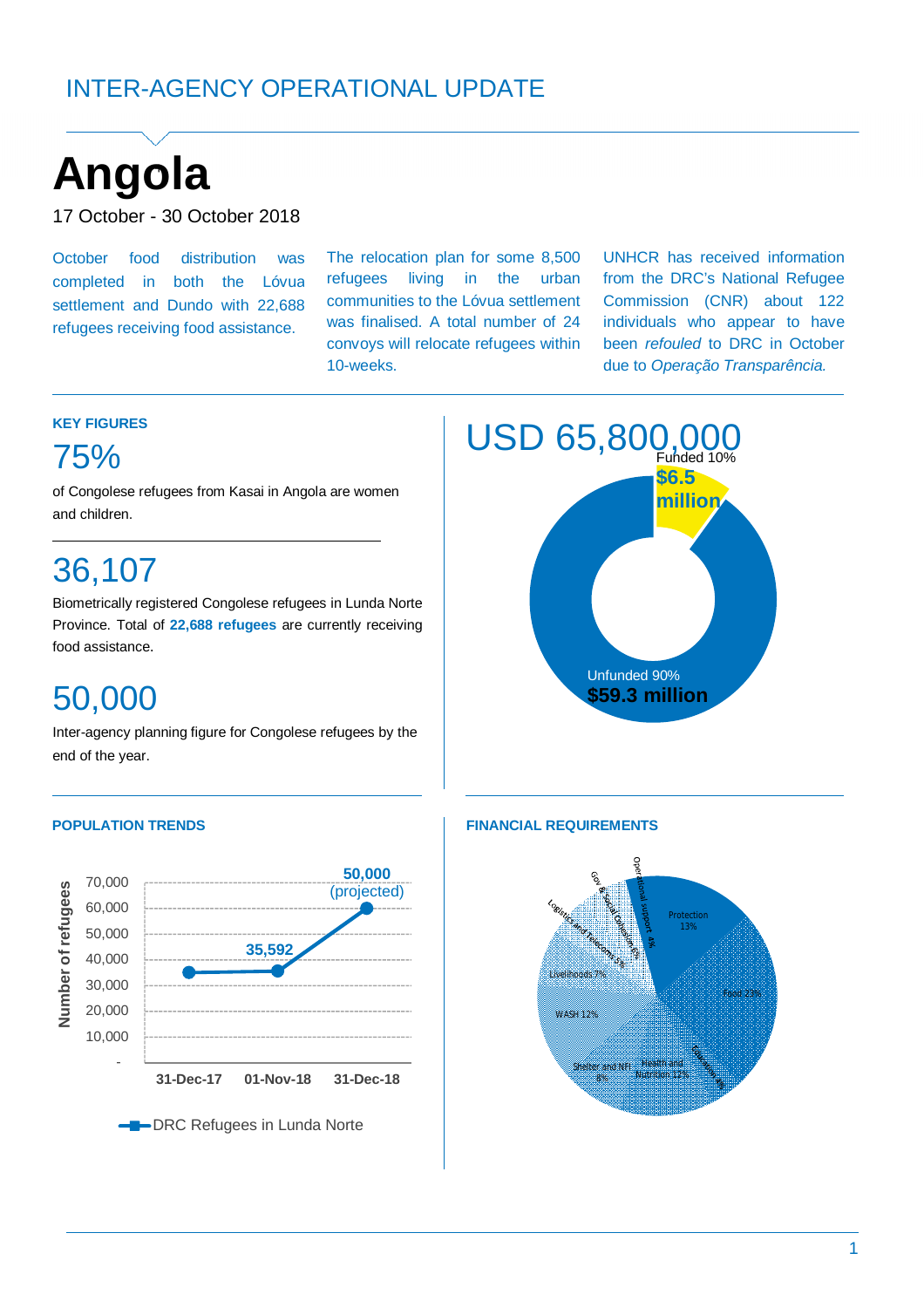# Update on Achievements

## Operational Context

The outbreak of violence in the Kasai region of the Democratic Republic of the Congo (DRC) in March 2017 triggered the internal displacement of some 1.4 million persons and the flight of over 35,000 refugees into Lunda Norte Province of Angola.

The Government of Angola (GoA) in principle has an open door policy to welcome Congolese nationals fleeing as a result of the conflict. However new arrivals significantly decreased since July 2017.

As the situation remains volatile in the Kasai region with rising numbers of internally displaced people, humanitarian agencies in Angola maintain the 2017 response planning figure of 50,000 refugees until end of December 2018. UNHCR is not currently promoting voluntary repatriation of Congolese refugees from Lunda Norte Province to their country of origin.

The interagency humanitarian response for the Congolese refugees launched an appeal for funding to cover the areas of protection, emergency shelter, livelihoods, food security and nutrition, non-food items, water, sanitation, hygiene, health (including mental health), and education until the end of 2018. Currently, 14,247 Congolese refugees (3,424 families) are residing in the Lóvua settlement. In October 2018, a large number of Congolese working illegally in the diamond-mining sector returned to DRC under a presidential ultimatum known as *Operação Transparência*. Although refugees were not targeted, partners are concerned that some refugees may get caught up in this operation. Due to fear of being refouled to DRC, more refugees are willing to relocate to the Lóvua settlement.

Media reports about *Operação Transparência* indicate that more than 350,000 foreigners have left the country, and roughly 90 illegal diamond mining cooperatives have been shut down. In DRC, UNHCR has received information from the DRC's National Refugee Commission (CNR) that 122 individuals appear to have been *refouled* in the first half of October. The situation at the DRC's border area with Angola remains complex as a consequence of the Kasai conflict. There is already widespread destruction and inter-ethnic tensions which risk being exacerbated by the presence of large numbers of returnees. Reports of tensions and incidents of violence, including on an ethnic basis, have been received from the Kamako area.

On 26 October, the provincial government in Lunda Norte met with refugee leaders to discuss *Operação Transparência* and to warn refugees not to hide undocumented Congolese in the settlement.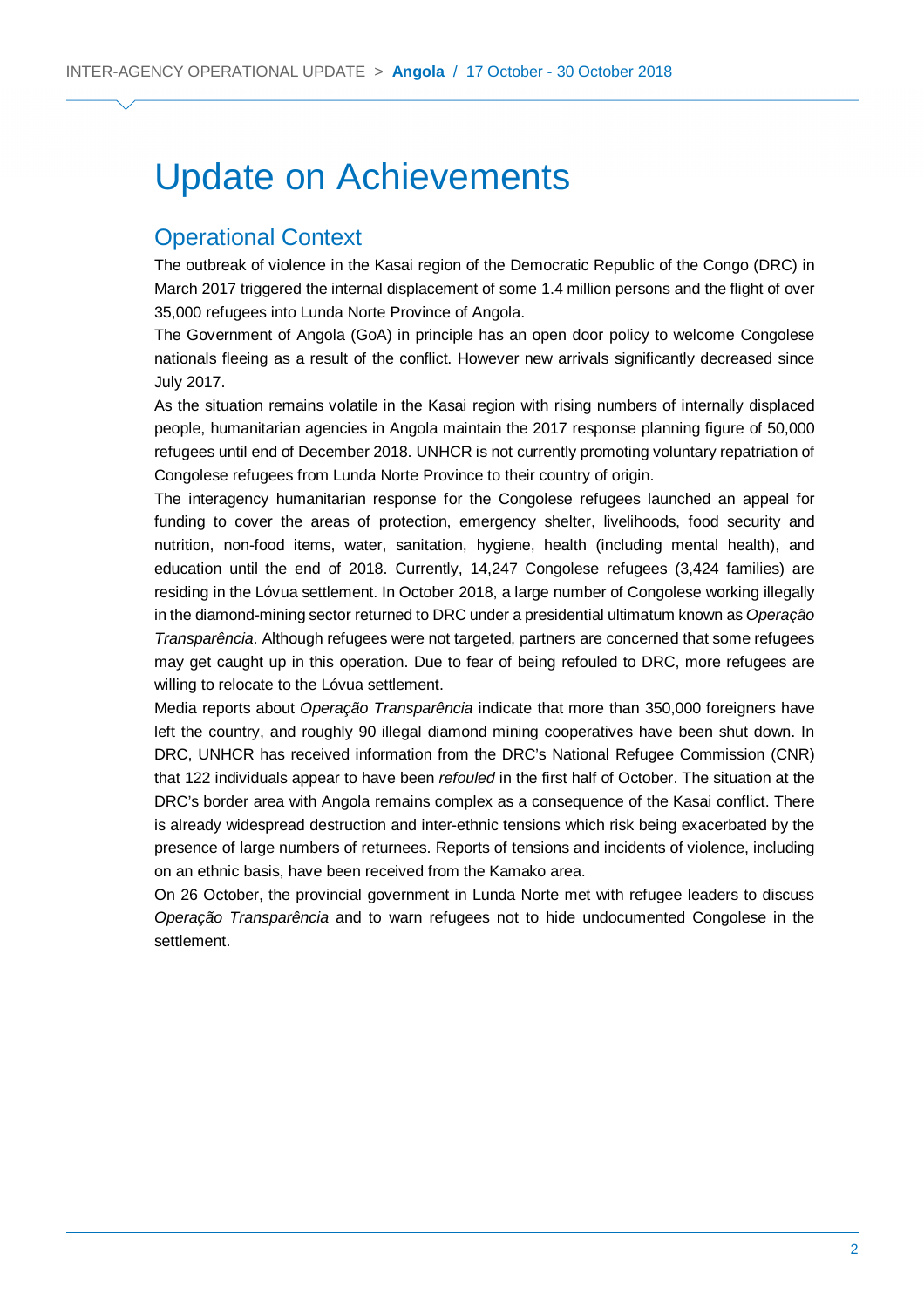

# **Achievements**



#### **Achievements and Impact**

- A reactivation exercise with the Angolan immigration authorities (SME) took place in the Lóvua settlement and 121 individuals (67 households) were reactivated on the basis of family reunification.
- Total of 234 individuals (68 families) who earlier spontaneously moved from the urban communities to the Lóvua settlement were officially settled there. They received core relief items, and dignity kits were provided to 66 women and girls.
- Two comedians performed in all villages in the Lóvua settlement, reaching around 500 people per week with messages of principles of WASH, nutrition, and gender-inclusive peace.
- Total of 82 mobilizers engaged the community through door-to-door visits in 41 villages of the Lóvua settlement, reaching more than 2,000 families with messages on the consequences of early marriage.
- Total of 316 dignity kits were distributed to 250 adolescent girls and women of reproductive age relocated in village 4, Zone G as well as those in zones E and F. During the distribution, they also received lessons on female hygiene and the consequences of teenage pregnancy.
- Social mobilizers did a mapping exercise of pregnant women in the Lóvua settlement, identifying 449 pregnant women and 76 pregnant girls.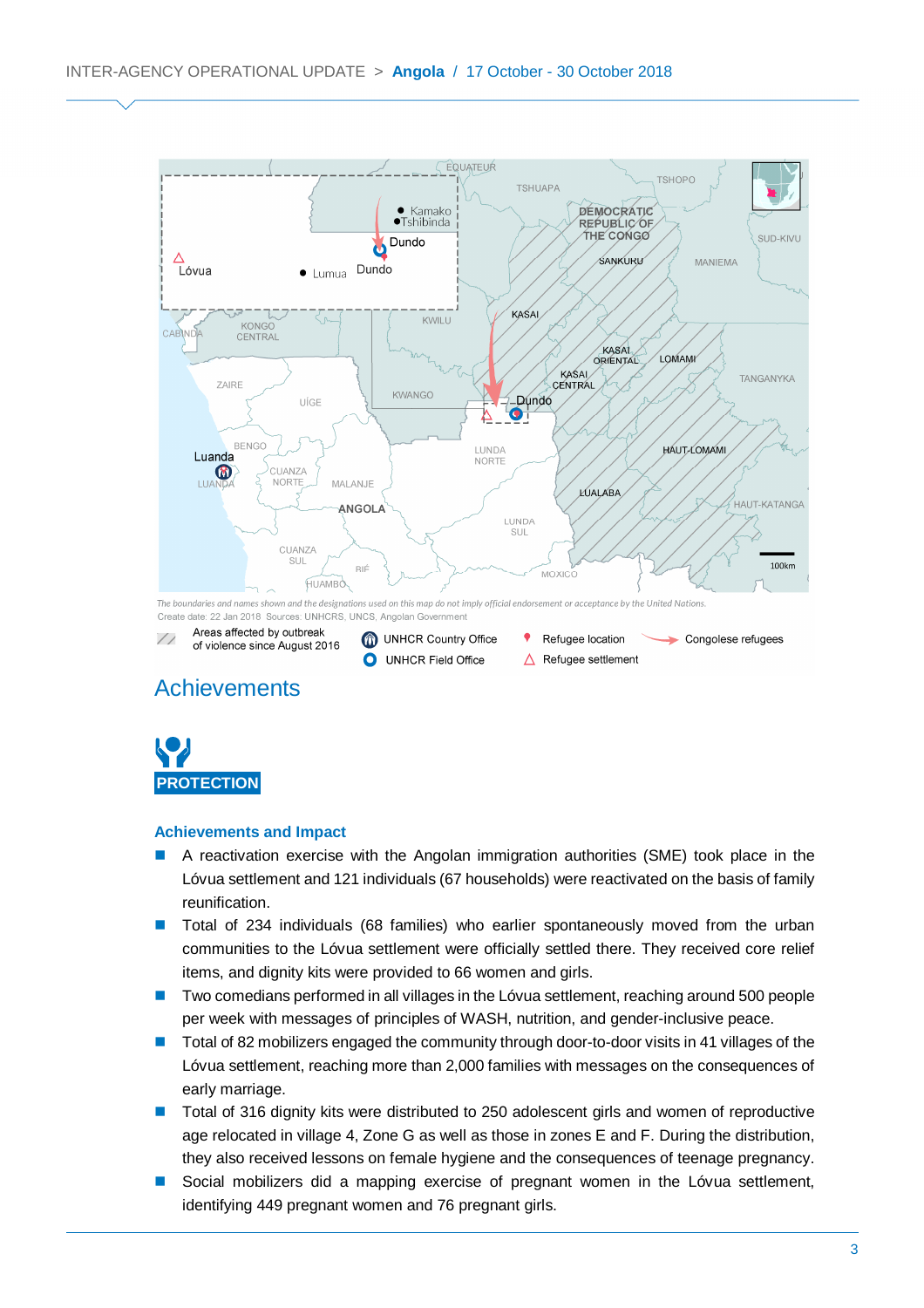- **Five social mobilizers and community workers of the Lóvua Municipality conducted a** registration exercise of refugee families who will benefit from mosquito nets during the distribution campaign.
- **Mine risk education was conducted in January and February 2018 in Lunda Norte. Almost all** minefields have now been mapped, with still 20 to be finished. Mapping should be finalized by December 2018.

#### **Identified Needs and Remaining Gaps**

 Partners are working jointly to launch a new Adolescent and Sexual Reproductive Health (ASRH) programme in the Lóvua settlement in November 2018 to contribute to end child and forced marriage; reduce incidences of teen pregnancy; promote reproductive rights and family planning; increase gender awareness; promote girl empowerment among adolescents and all the refugee community; increase young people´s awareness on Sexually Transmitted Infections (STI) including HIV/AIDS; and increase community participation in all issues related to sexual and reproductive health of adolescents.



#### **FOOD SECURITY AND NUTRITION**

#### **Achievements and Impact**

- **Due to** *Operação Transparência*, some of the urban refugees moved voluntarily to the Lóvua settlement where they participated in the food distribution.
- Commodities required for November food distributions were procured and delivered on time to relevant Extended Distribution Points (EDPs) both in Dundo and the Lóvua settlement to ensure that refugees receive the full food ration.
- Nutritional screening was performed with 733 children aged six to 59 months in Dundo during the general food distribution. Total of 414 girls were included in this group, with 21 being identified with Moderate Acute Malnutrion (MAM) and two with Severe Acute Malnutrition (SAM). From the 319 boys screened, there were 13 new cases identified with MAM and one with SAM.
- Total of 1,911 Plumpy Sup packets were distributed to 273 children with MAM.



#### **Achievements and Impact**

 The Lóvua settlement has been included in the national campaign to distribute mosquito nets, this campaign includes post distribution monitoring. The local government will also proceed with a fumigation of the settlement.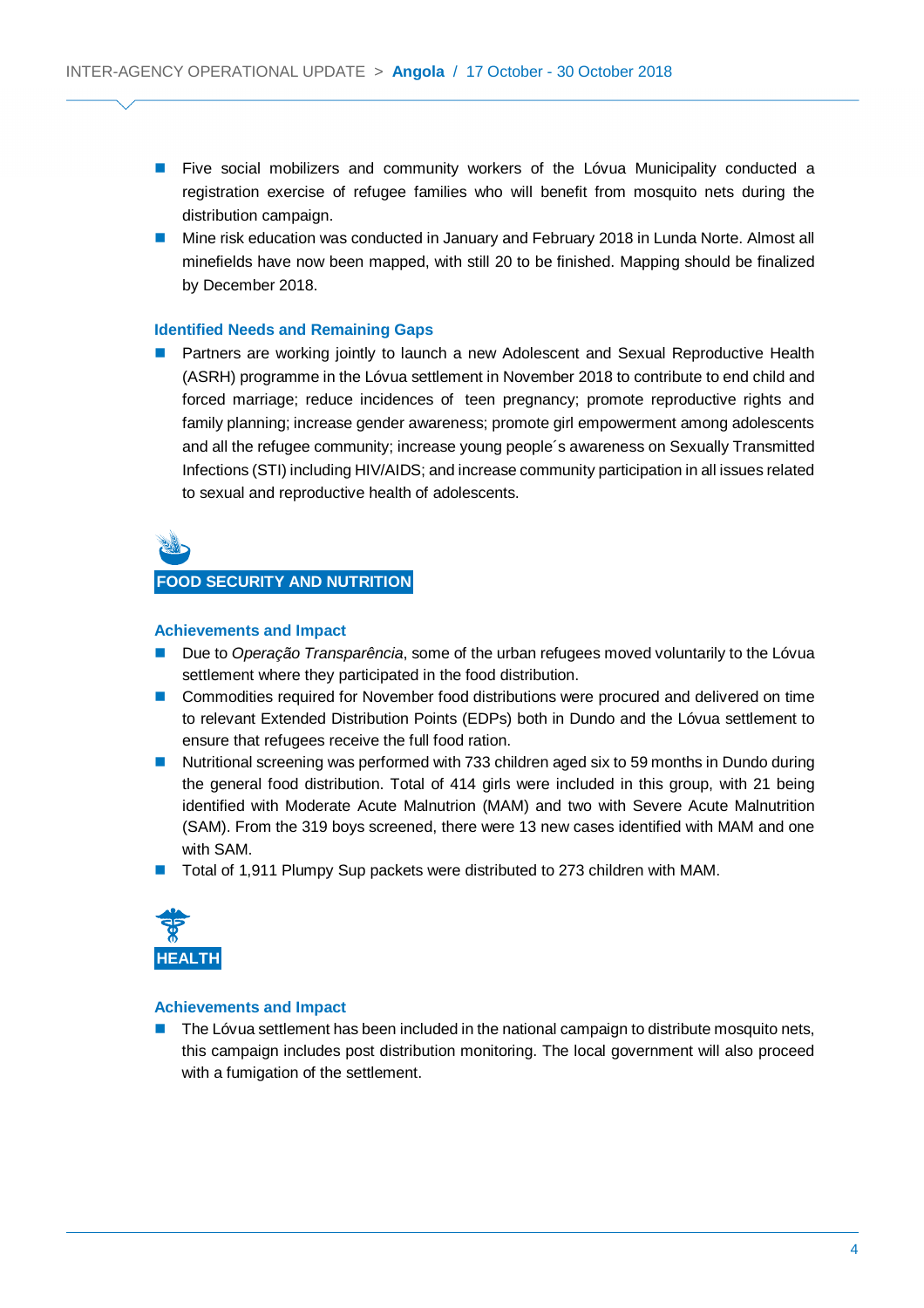

#### **Achievements and Impact:**

**E** Education programmes developed by partners have provided support to the Lóvua Municipality (host communities) by donating tents and distributing school items as well as providing teacher-training.



#### **Achievements and Impact**

A total of 266 solar lights have been installed to date in the Lóvua settlement and 12 additional lights have been set up in the host communities.



#### **Achievements and Impact**

 The local government has provided a harvest calendar to aid refugees with cultivation practices.

### Working in partnership

Humanitarian and development partners are actively supporting the Government of Angola to ensure adequate and effective response to the needs of the Congolese refugees. A biweekly inter-agency coordination meeting is held in Luanda. In Dundo, weekly inter-agency meetings ensure a comprehensive and integrated operational response to the refugee situation. Sectoral working group coordination meetings are also organised weekly in Dundo.

#### **Partners in the response:**

- Angolan Red Cross Society
- Caritas
- FAO Food and Agriculture Organization of the United Nations
- IOM International Organization for Migration
- JRS Jesuit Refugee Service
- LWF Lutheran World Federation
- MAG Mine Advisory Group
- MdM Médicos del Mundo
- NCA Norwegian Church Aid
- PIN People in Need
- UNAIDS The Joint United Nations Programme on HIV/AIDS
- UNDP United Nations Development Programme